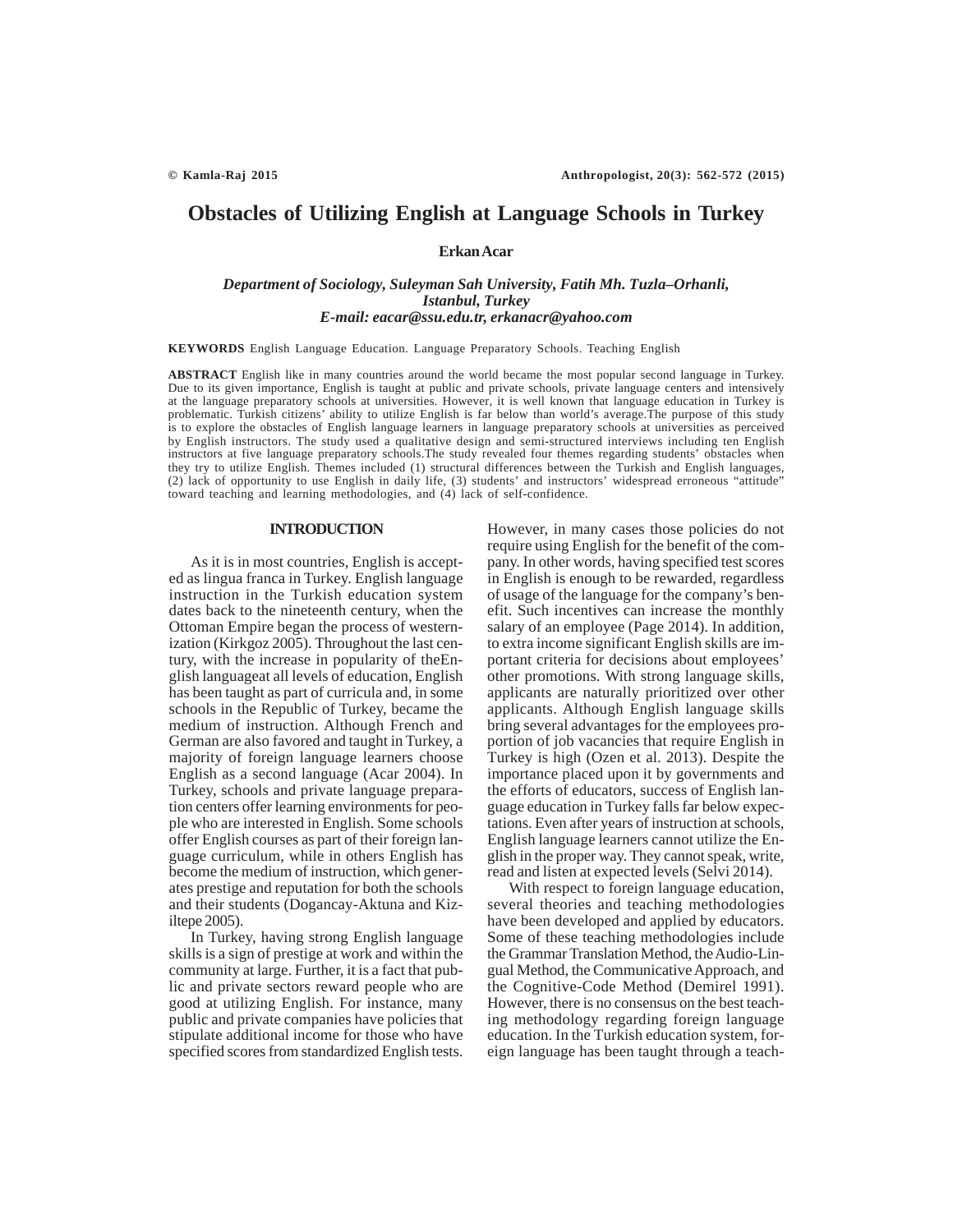er-centered methodology (Ozen et al. 2013). Teacher-centered methodology simply explains the one way teaching experience that intentionally works with monologues rather than dialogues. In other words, in this methodology, instructors talk, students listen. Further, instructors choose topics and the focus of the class is on forms and structures. Teacher is the sole leader (Rogers and Freiberg 1994). On the other hand, Kilickaya (2010) states that high stakes tests are also problematic for effective foreign language teaching in the Turkish education system. Those tests are designed mostly to measure students' grammar, reading, and vocabulary skills. They do not focus on practice skills (speaking and listening) that are the most essential parts of a new language. All teaching tools, including books and audio materials, are designed with respect to those tests' questions without considering the foreign language as a communication tool. Further, Ozen et al. (2013) argue that foreign language books in Turkish high schools focus only on grammar rules. Students prepare themselves for mostly multiple-choice grammar and reading questions. In other words, grammar knowledge and reading comprehension are the two main criteria used to measure students' success regarding English in the Turkish education system.

The purpose of this case study is to explore the obstaclesof English language learners at foreign language preparatory schools from English instructors'perspective. Specifically, the study tries to answer the research question of "how do English instructors at foreign language preparatory schools at Turkish universities perceive their students' obstacles regarding English learning?"

# **Language Preparatory Schools at Turkish Universities**

Programs at Turkish universities that use English as the medium of instruction are always more popular than the ones that use only Turkish as the instructional language. It is very clear that students with higher scores from the university entrance exams prefer those programs where English is the instructional language. Those programs acceptance rates are always lower than those for which Turkish is the only instructional language (OSYM 2014). Further, it is a practice foruniversity departments to offer the same major in English and in Turkish. For

instance, departments list their programs with indicators, such as "Business Administration (English)" and "Business Administration (Turkish)". Although the subjects that will be taught in these two programs are identical, the instructional languages are different. In this way, students have an opportunity to improve their foreign language skills and become better at utilizing English as a second language while learning course content. However, it is largely accepted that programs in English are more challenging, since the workload of the students naturally increases. In such programs, assignments are also expected to be submitted in English. In other words, students have to overcome the struggles of the instructional foreign language, including speaking, listening, reading and writing obstacles, in addition to the subject matter that they have to comprehend in classes. Some schools even offer programs in which a specified percentage of classes are instructed in English. Generally, these programs are advertised as consisting of thirty or forty percent English instruction.

Almost all private and most of the public universities in Turkey provide obligatory foreign language preparatory programs for their newcomers. The most intensive foreign language learning experience in Turkey takes place at those university preparatory schools, which teach English intensively to newcomers, generally for two semesters. At these preparatory schools, students do not study any other subjects and only focus on English as a second language.Their curriculums are mostly designed with respect to common language skills including speaking, listening, reading and writing. Students take these courses intensively to be able to utilize English (Coskun 2013). On the other hand, students who have strong foreign language background from their high schools with the proof of sufficient standardized foreign language tests can be exempted from the foreign language preparatory year and can start directly to their programs at universities. After one year intensive foreign language education students are expected to receive sufficient minimum scores from specified standardized tests such as TOEFL or IELTS. Those who receive sufficient scores can start freshman year. Those who do not must restudy one more semester or only take the exams without attending the second year untilthey attain the required score by the end of the second school year (Cetinavci and Topkaya 2012). Meanwhile, foreign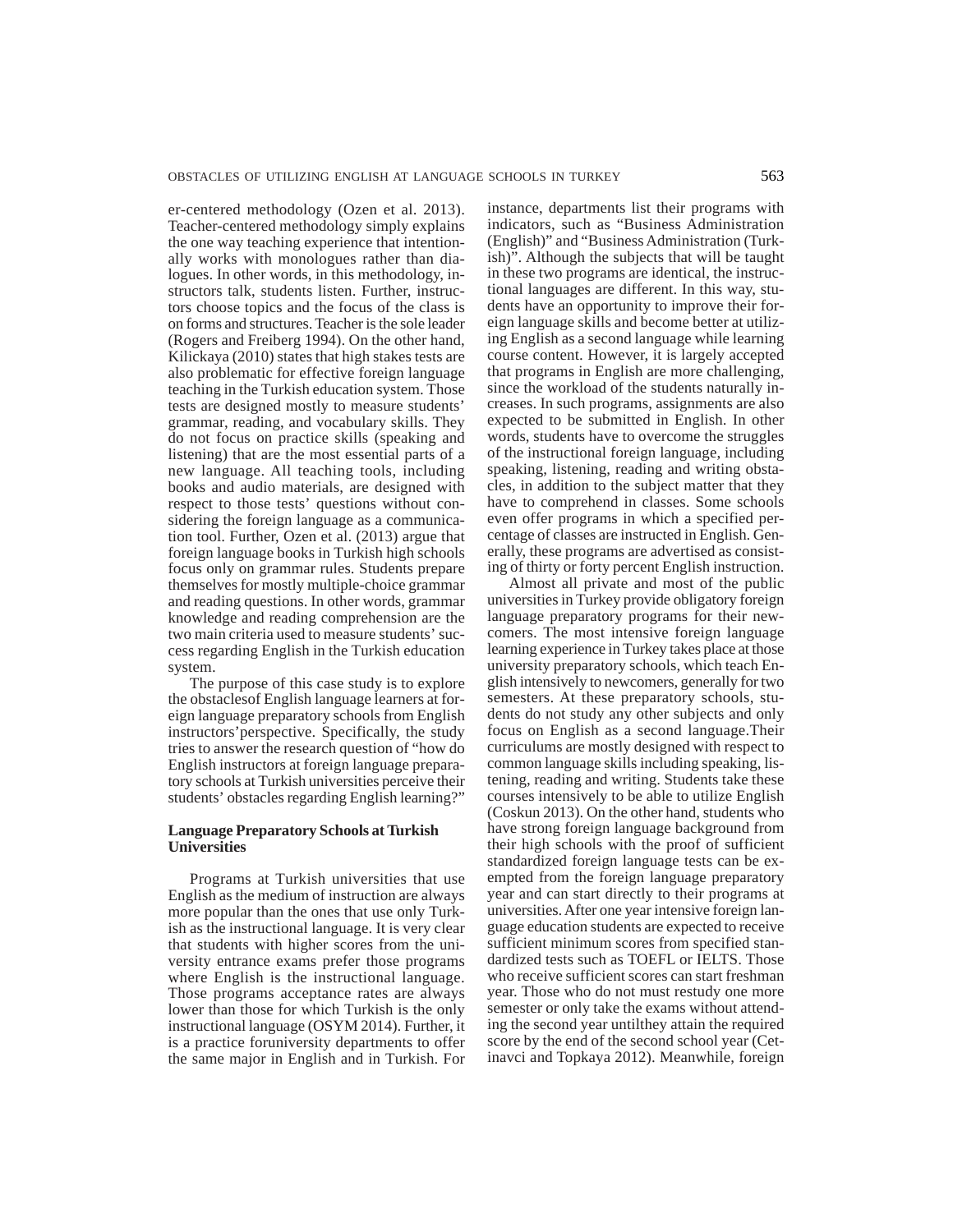language education in Turkey is also provided at private foreign language preparation centers. People who do not have the opportunity to attend language preparatory schools rely on private foreign language preparation centers that also focus on language education. Since the class schedules and registration requirements of these centers are more flexible, a variety of people of different ages and from different career groups prefer them. Further, unlike the preparatory schools at the universities, the centers offer more options with respect to learning English; students can study business English, academic English, or English for specific standard foreign language tests. Since there is no governmental financial support, classes at these centers are expensive.

It is common knowledge that the overall success of English learning in Turkey is far below than world's average. It is even worse than many third world countries. EF English Proficiency Index (2014) ranks Turkey  $47<sup>th</sup>$  among 63 countries, behind countries suchas Chile, Saudi Arabia and Indonesia. Further, with respect to English proficiency, Turkey is ranked the 24<sup>th</sup> country among 24 European counties.Educators and policy makers always question this reality. Scholars have investigated the many factors that contribute to this shortfall (Aktas 2005; Kirkgoz; 2007; Kizildag 2009; Ozen et al. 2013; Selvi 2014; Yilmaz 2008). Factors include but are not limited to: crowded classes, the low number of qualified foreign language instructors, grading policies, unfamiliarity with new learning techniques and developments, ineffective use of learning materials, lack of institutional support, unrealistic goals, and a lack of curriculum flexibility.These factors should be examined to find solutions for better and more effective foreign language teaching. According to Aktas (2005), English instructors in Turkey face three types of major challenges: (1) socio-economic challenges, (2) institutional challenges, and (3) instructional challenges. It is a socio-economic challenge, for example, that parents of higher socioeconomic levels have a greater awareness of the importance of foreign language learning; accordingly, among children from privileged backgrounds parental support of specific language education is high and becomes a strong motivational factor for both students and the instructors (Akalin and Zengin 2007). Institutional challenges, meanwhile, result from the reality of crowded classrooms, the lack of institutional support for foreign language education, and the busy and inflexible workloads of the instructors (Tilfarlioglu and Ozturk 2007). And poor planning, failing curriculum design and inappropriate textbooks are among the instructional challenges faced by English instructors in Turkey. Overall, foreign language education is problematic and questioned (Aktas 2005).

#### **METHODOLOGY**

## **Design and Participants**

Using a qualitative research design, seven male and three female foreign language instructors who teach English at foreign language preparatory schools at five different private universities where English is also the medium of instruction have been interviewed (aged between twenty nine-forty two). Four interviewed instructors had six years working experience in their field. Three of them had between eight and ten years working experience. Last three had between fifteen and seventeen years of experience. All of the interviewed instructors were holding Bachelor of Arts degrees in English language teaching. With respect to their perceptions of foreign language learners'obstacles, two-hour in-depth interviews were conducted with these instructors. The researcher pursued this study in order to understand how varied perspectives and different educational practices are related to each other and tothe overarching goals of foreign language education. The present study has the purpose of contributing preliminary research for a large-scale analysis.

#### **Data Collection Procedure**

All interviewed instructors participated in the study voluntarily. All interviews were tape recorded by the researcher. Tapes were transcribed verbatim by a professional transcriber; however, for validation purposes, the researcher sent the transcripts to all interviewees for their approval. Transcribed interviews were analyzed according to conventional qualitative methods (Mason 1996). Throughout the process, intercoder reliability checks proved strong agreement between coders and high reliability for the coding scheme (Neuendorf 2002).The interview transcriptions provided a natural inquiry comprising the inter-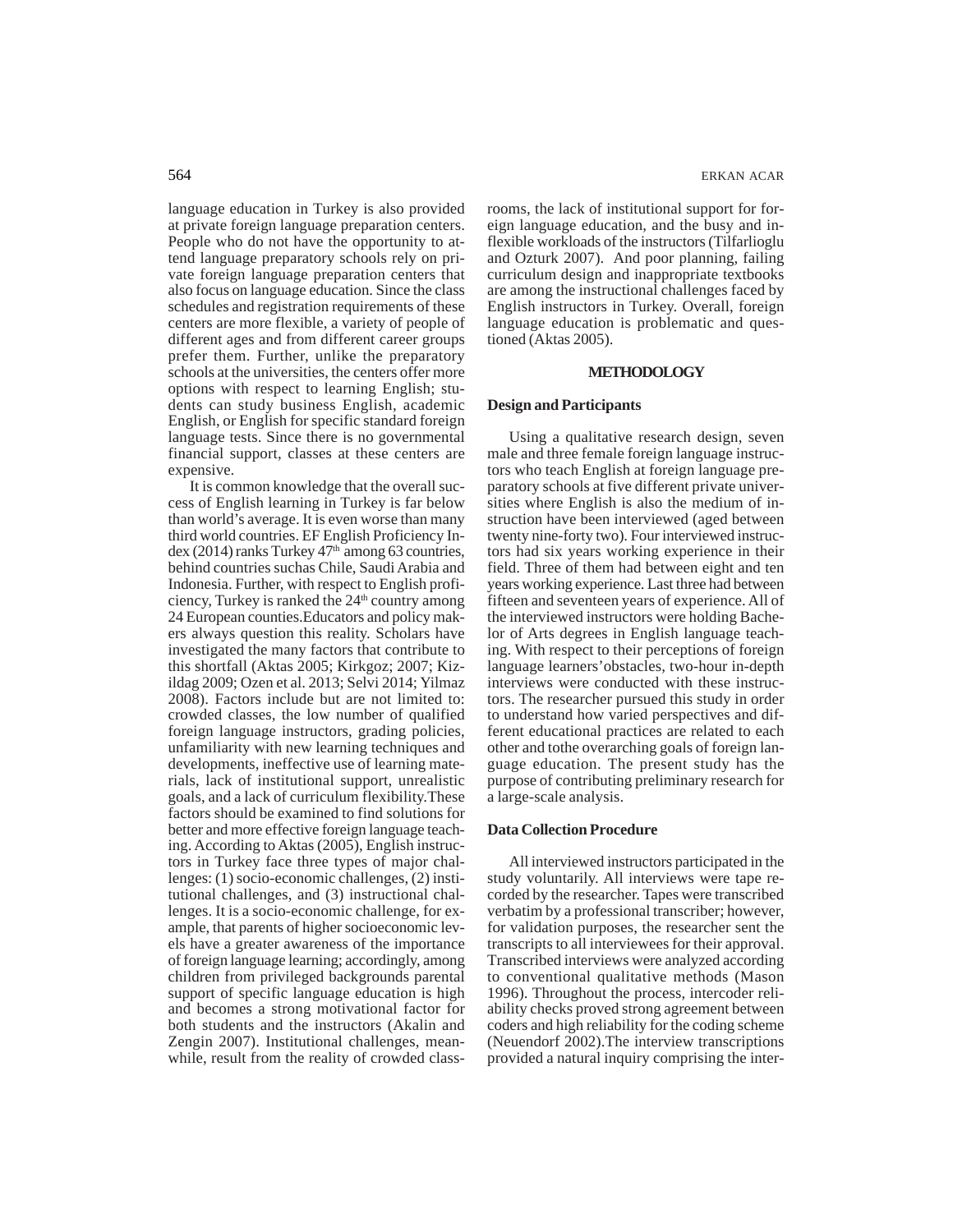viewees' feelings, opinions, experiences and beliefs, as manifested in direct quotations (Patton 1990). Open-ended interview questions were designed with respect to the research question of the study. Those questions also have been customized and approved by the researcher's colleagues for the validation purposes of the study. According to Creswell (2003), open-ended questions allow the participants to form opinions for answering questions.

#### **Data Analysis**

The researcher read the transcribed interviews several times.To describe and reveal the themes, the researcher took notes in the margins of the transcriptionsthat included repeated common ideas and words. Then the researcher prepared a list of potential themes drawn from the interviews. Accordingly, the researcher carefully analyzed and compared the emergent themes. Subsequently, the study proves that interviewed instructors were clearly aware of the obstacles that they and their students encounter while they are trying to utilize English as a second language in and out of the schools. All interviewed instructors expressed their thoughts precisely by giving specific titles regarding the reasons of failure such as structural obstacles and conflicts. Based on the results of the analysis, the following themes related to foreign languagelearningobstacles were found: (1) structural differences between the Turkish and English languages, (2) lack of opportunity to use English in daily life, (3) students' and instructors' widespread erroneous "attitude" toward teaching and learning methodologies, and (4) lack of self-confidence. Concluding the study is a description of potential practices for overcoming and minimizing obstacles that lower the success of English language's utilization, as identified by the interviewed instructors.

# **FINDINGS**

Data analysis revealed four themes: (1) structural differences between the Turkish and English languages, (2) lack of opportunity to use English in daily life, (3) students' and instructors' widespread erroneous "attitude" toward teaching and learning methodologies, and (4) lack of self-confidence. In the following section the researcher describe these four themes and expands how the participant's perspectives, beliefs and practices contribute to the coherence of foreign language preparation program.

### **Theme One: Structural differences Between the Turkish and English Languages**

Structural differences between the Turkish and English languages were revealed by the interviewed instructors as the first theme regarding the obstacles that students face when utilizing English. Instructors highlighted the different characteristics of the foreign languages with solid examples. Eight of the interviewed instructors mentioned language families that are defined and composed by comparative linguistics. Researchers categorize language families with respect to the language's fundamental characteristics, including the grammar and syntax rules. Accordingly, languages with similar features are classified in specific language families (Gell-Mann and Ruhlen 2011). It is known that the Turkish and English languages are not in the same language family; like languages such as French and Italian, English is included in the Indo-European language family, while Turkish is categorized in the Altaic language family. Thus the fundamentals of both languages (for example, grammar, syntax, pronunciation) are noticeably different. Instructors indicated that these differences create obstacles even for themselves while they are teaching English. Students struggle even when they try to understand the syntax rules and their reasons.As a result, even simple rules of the English language confuse learners and lower their overall success. All interviewed instructors indicated that, despite having some English language training and background from their high school years, students consistently fall into the same mistake of trying to translate given sentences word by word directly from Turkish to English, without considering both languages' unique syntax rules. Instructors indicated that this mistake especially affects the students' speaking skills. It slows down students while they are trying to talk during speaking exercises. All interviewed instructors pointed out that most students instinctively use the Turkish language and, accordingly, its unique grammar and syntax as a model while developing English language skills. Instructors stressed that such misguided modeling unfortunately runs contrary to the nature of foreign language learning sincethe new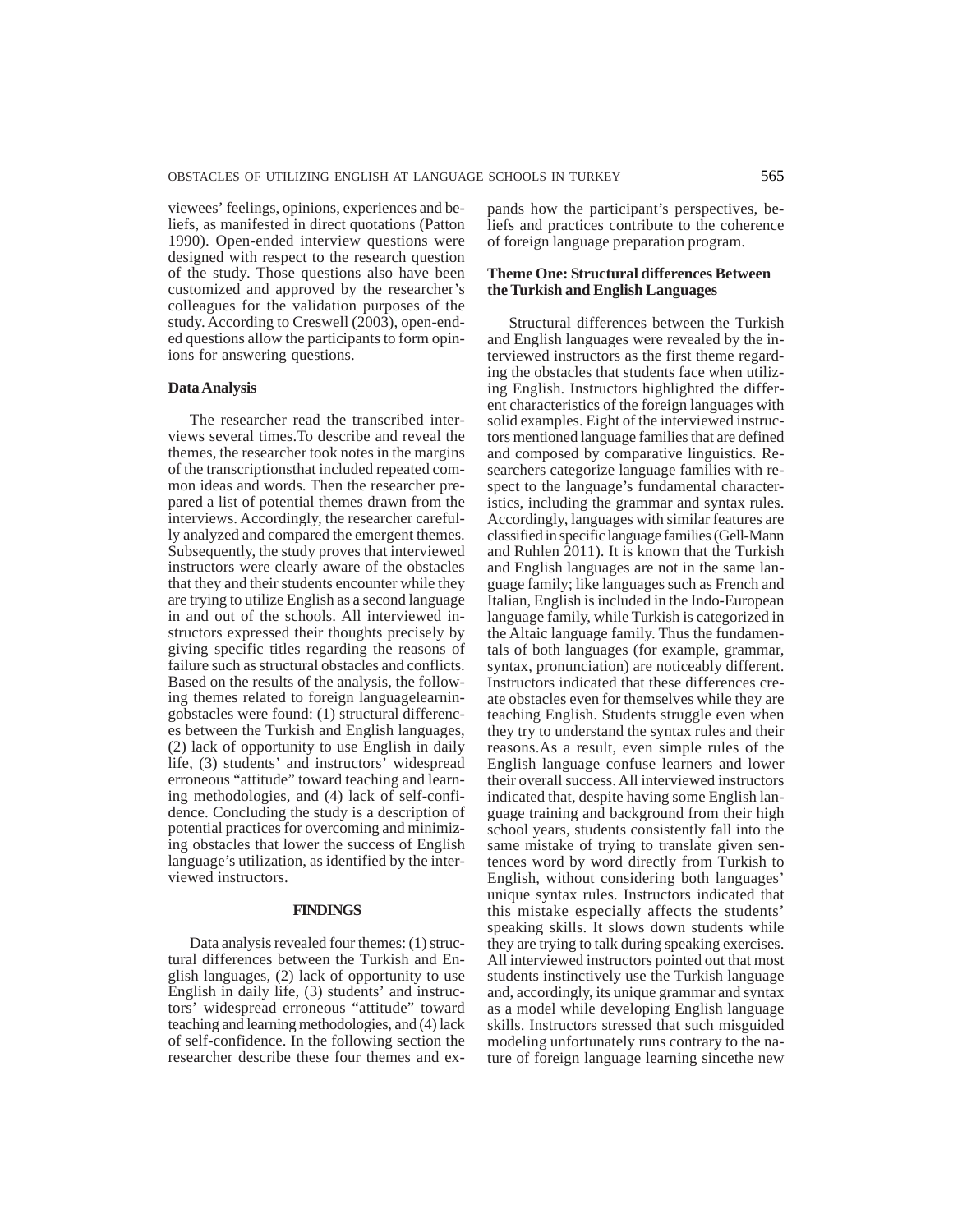language has unique characteristics. One interviewed instructor said:

*Students should be informed that the English language has unique grammar rules and characteristic[s]. In my first classes I explain that we do not translate Turkish into English word by word. We actually have to think English with respect to its rules. It is totally a new learning experience and students have to ignore Turkish language's rules. I frequently observe that students unintentionally try composing sentences based on Turkish grammar rules. Though they do not realize, those sentences mostly do not make sense to a listener or a reader. Dramatically, some of those dialogs sound weird.*

Another interviewed instructor said:

*I personally believe that students who formulate and memorize the grammar rules less are more successful than the ones who focus on rules sharply. Language cannot be learnt with the same methodology as used for math or chemistry. Language is flexible unlike math. It is a part of a culture.*

Yet another interviewed instructor added:

*Memorizing the meaning of the words is essential like learning the grammar. However, Turkish grammar rules are very different than English. Students understand the differences in theory but when it comes to practice they hesitate. They do not express themselves. They struggle and this is a common problem among students. The reason is simple. They focus on grammar a lot and they are scared to make [a] mistake.*

# **Theme Two: Lack of Opportunity to Use English in Daily Life**

The second obstacle that English learners encounter while trying to utilize English as identified by emergent themes from the interviews is the lack of opportunity to use English in daily life. All interviewed instructors agreed that a new language is learnt and improved best through daily use in conversation. Learners should be able to practice what they learn in classes in reallife situations. Instructors emphasized that though their students at the preparatory school are reaching an advanced level of grammar and reading comprehension, they cannot find regular opportunities to practice what they have learnt. Three interviewed instructors said that students who have an opportunity to practice (speak) English in real life have better academic success. However, they indicated that few students have both the opportunity to practice and the enthusiasm for practicing. One instructor explained this obstacle with a swimming metaphor. He said:

*Swimming cannot be learnt alone through instruction manuals. I am [not even] sure there are such manuals. If someone wants to learn how to swim [he] has to jump into water. Language learning is very similar to learning how to swim. Students need practice. And it must be real not a set up scenario that is written by their instructors in the classes.*

Three interviewed instructors indicated that students cannot practice (that is, speak and listen) their English skills in real life since it is difficult to find good English speakers in Turkish society. One interviewed instructor noted that tourists are available for students to communicate with in order to improve foreign language skills. He conceded, however, that only those few students with a deep passion for speaking English would avail themselves of such an opportunity. Students who have the opportunity to talk to English-speaking tourists also encounter cultural barriers. Lack of tourist motivation with respect to their willingness to engage in dialogs with Turkish students is another hindrance that lowers students' enthusiasm. Four interviewed instructors suggested that, for Turkish students, practicing conversation in English is not conducive tothe improvement of their foreign language skills. According to those instructors, students who practice English orally do not encounter any real challenge because they regularly revert to Turkish when they run into complexitywhile expressing themselves. Interviewed instructors indicated that, for students, knowing that the people they are talking to know Turkish creates a comfort zone. On the other hand, the limited English skills of those students do not promote development since most of the conversations turn into repeated simple dialogs. Further, five instructors stressed that, like all other languages, English can be better learnt through dialogs rather than monologues. In other words, these instructors were emphasizing the benefits of having conversations with real people rather than watching movies with English subtitles. One interviewed instructor said: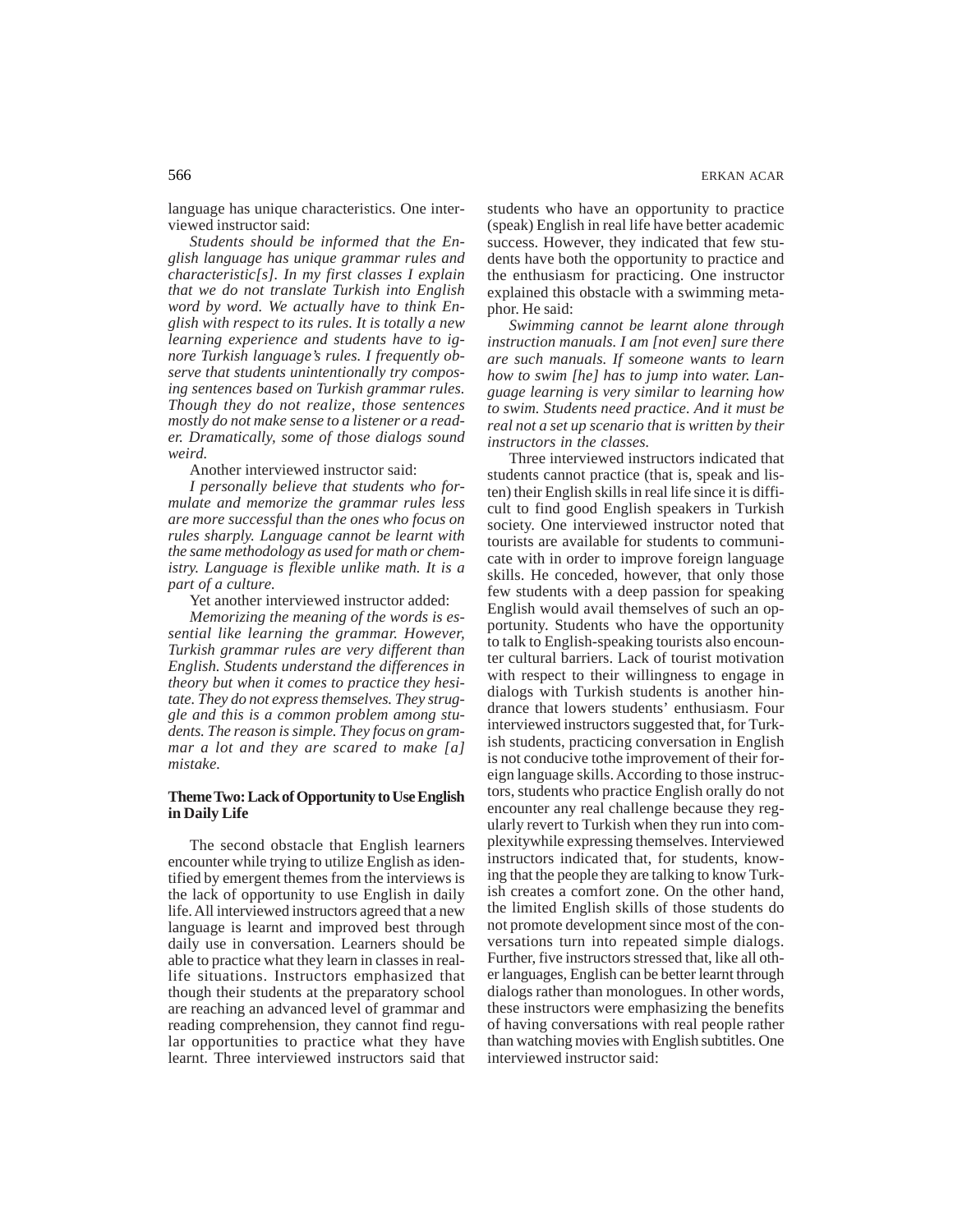*Students watch TV series with subtitles. This is even questionable. They read the subtitles and try to listen to the conversations in the scenes at the same time. In such situation they unsurprisingly do not have to respond. They simply listen to the dialogs as a passive action. I am even in doubt that such activity improves their listening skills a lot. But, I am very sure it is not helping them to improve their speaking skills. It is like a bird that tries to fly with one wing.*

All interviewed instructors also emphasized that the language skills are simply categorized as speaking, reading, writing, and listening,as most of the foreign language schools design their curriculum accordingly. However they all recommended that more social-based skills should be blended with these categories. Socially-based skills include but are not limited to summarizing, describing, and narrating. On the other hand, interviewed instructors emphasized that the speaking part of the language is usually considered to be the most difficult dimension while learning and utilizing it. Instructors highlighted that speaking is a productive action that requires a variety of skills including pronunciation, instant comprehension and response, vocabulary, body language and even facial expressions. In contrast, reading is a receptive and passive action compared to speaking and is thus considered to be an easier dimension than speaking.

# **Theme Three: Students' and Instructors' Widespread Erroneous "Attitudes" Toward Teaching and Learning Methodologies**

The third obstacle that emerged from the interviews was the widespread erroneous "attitude" toward teaching and learning methodologies. According to Wenden (1991), people's attitudes toward the objects include three components namely: (a) behavioral, (b) cognitive, and (c) affective. People simply take position while approaching different situations. Such "attitude" also exists toward teaching and learning methodologies for the English language education. Students and teachers have beliefs regarding language learning and those beliefs may contain erroneous "attitudes" (Ozmen 2012). Interviewed instructors explained this "attitude" from two different perspectives. The first perspective was the erroneous "attitude" that comes from the students regarding learning methodologies. According to the interviewed instructors, students generally think that they will learn English provided they attend classes and complete the assignments that are given by their instructors. Students think that because English is a major, like math or history, parallel efforts and learning strategy will allow them to excel in their English studies. For instance, one interviewed instructor explained that most students think memorizing a specific number of words and their Turkish synonyms is the most fundamental action to learn another language. Students basically think that learning the meaning of the words will lead them to become a good speaker and listener. This problematic perspective cannot reflect the truth. One interviewed instructor said:

*Let's take the speaking part of the language learning. To compose sentences we do use the words and if we have a strong vocabulary we can talk and express ourselves better. This is true but incomplete. When we communicate with people orally, we apparently portray a picture by using the words that is formed by grammar, syntax, pronunciation, punctuation, even body language. We form meanings by using all of those fundamental parts of a language. Of course, self-confidence and prior knowledge regarding the topic that we talk about are also extremely important. Memorizing words is essential but this action alone does not escort students to the success. And success in language learning does not mean receiving good test scores.*

Another interviewed instructor said:

*They (students) take the English classes to receive sufficient scores from standardized tests. I mean that the goal of the language courses is receiving good scores from TOEFL or IELTS exams. I do not blame them since test scores mean a lot in Turkish bureaucracy. When the goal of English classes becomes good tests scores I do not expect a real success.*

And another interviewed instructor noted:

*Students do not separate English classes from the others. It is a class to be passed with completing homework and assignments. Unfortunately grades are the priority for the students. This problem is about overall education system of Turkey and when it comes to language education it turns into a tragedy.*

Regarding students' "attitude" toward learning strategies, another interviewed instructor offered a different example concerning grammar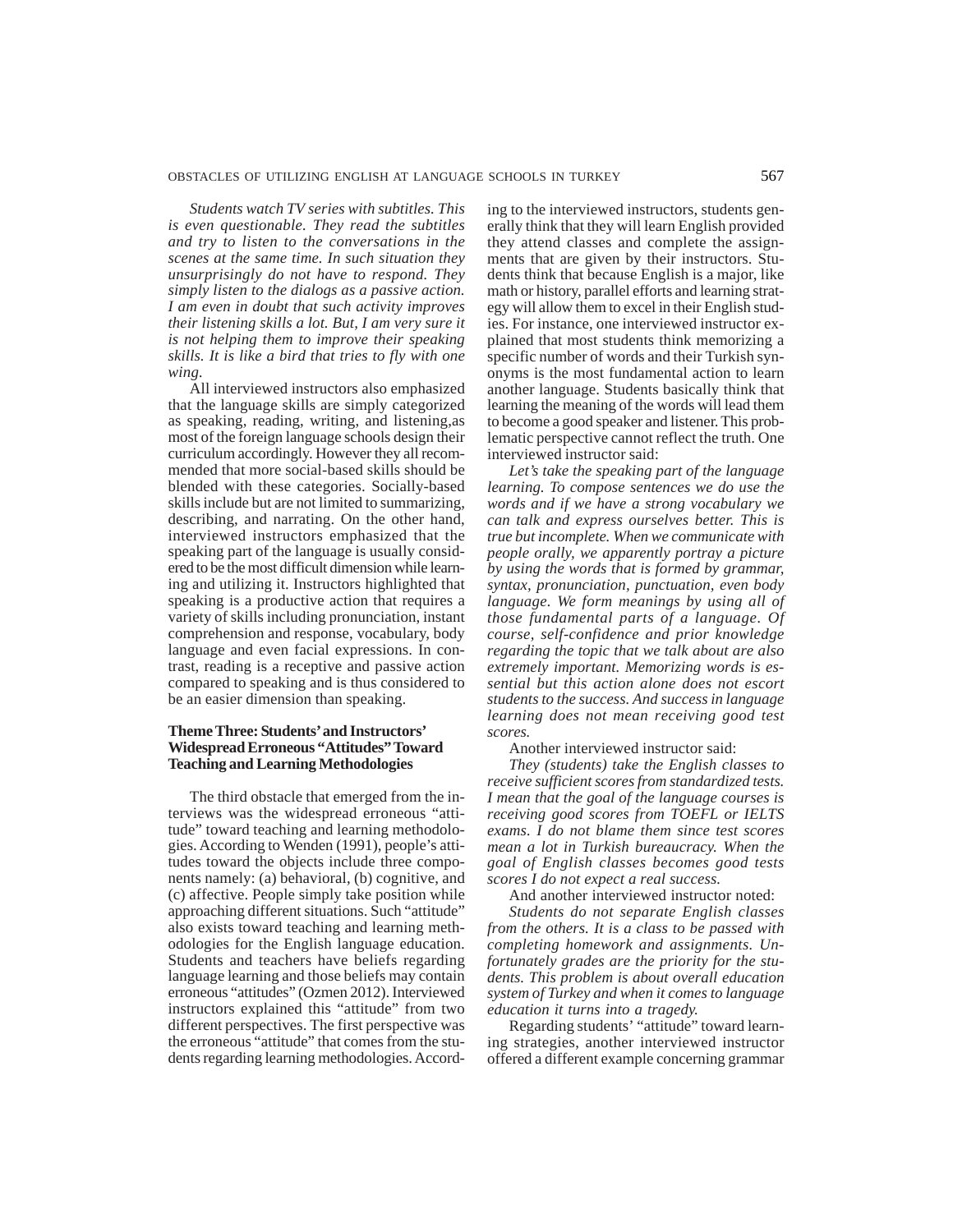education. The interviewed instructor compared math education and English education to clarify his perspective. The interviewed instructor said:

*Most students are coming to us with good prior knowledge about grammar. They know the rules even the tiny details of grammar. When I ask them about a specific grammar rule they promptly answer and explain it. For example: they do know all the rules about simple present tense. They all know that we use it to describe the present activities or to talk about routines. The simple tense is formed by using the base form of the verb. During an in class exam most students are able to convert…affirmative sentences into… negative or interrogative sentences. They focus on the structure. I mean that they memorize and apply the formula, the rules, and answer the question on the paper. However when it comes to speaking exercises, they obviously panic and cannot apply the rules. I personally believe that their approach is wrong. They think that language rules like grammar [work] as formulas in math classes. All you have to do is learn the rule and you are good to go. No way.*

The second perspective from which erroneous "attitude" toward teaching methodologies was revealed by the English instructors themselves. The interviewed instructors emphasized that instructors who teach English in Turkey unfortunately use the same teaching methodologies as teachers of other subjects do. In other words, interviewed instructors noted that the curriculum for the English classes focusessharply on grammar rules and their definitions. The curriculum, and thus naturally the teachers, expect students to memorize those rules. Curriculum designs lead students to become experts about grammar. Assignments,which are mostly in the form of written tests,are also designed to evaluate the students' grammar knowledge rather than their ability to utilize English. Logically, then, students do not focus on language as a communication tool. Further, common problems of the education system in Turkey, like crowded classroomsand tough grading policies, do not encourage students or instructors to practice English in classroomenvironment. Unfortunately, the instructors end up focusing mostly on the theory part of the foreign language. One interviewed instructor said:

*Curricula and teachers focus on the language's structure. Standardized tests do the same thing. Grammar and syntax arethe steps while* *we teach the language. However, most of the teachers in high schools are stuck with it and ignore the following steps including public speaking and summarizing exercises.*

Another interviewed instructor said:

*Curriculum does not support the speaking part of the language. Teachers have their own speaking problem anyway. They cannot speak and understand English well. Those teachers learnt the English and teaching methodologies in Turkey anyway. And in Turkey language learning is happening in theory. I mean that the system teaches the grammar in perfect way. Nobody cares about the speaking part. I believe that teachers who teach a foreign language must live in a country for a while to be comfortable while teaching and utilizing it. This way they become better at speaking and listening and become familiar with the language's culture.*

A third interviewed instructor added:

*Foreign Language Test (YDS) that is the only standardized test designed and scheduled by Turkish education system is specifically focusing on measuring students' grammar and reading skills. Unlike TOEFL and IELTS there are no speaking and listening parts. Grammar is the major work and believe me it is ridiculously tough. I personally believe that this much intensive grammar negatively affects overall performance of the students.*

#### **Theme Four: Lack of Self-Confidence**

The fourth and final obstacle emerged from the interviews was the reality of students' lack of self-confidence. Self-confidence and student learning are positively linked in several studies (Baumeister et al. 2005; Carr et al. 1991; Dedmond 2009; Egertson 2006; El-Anzi 2005). Students who have high levels of self-confidence perform better socially and academically. Atsuta (2003) states that "at the heart of all learning is a person's belief in his or her ability to accomplish the task". When it comes to foreign language learning, selfconfidence also plays a critical role in achieving targeted goals (Rubio and Rubio 2007). Interviewed instructors highlighted that the Turkish education system is especially unsupportive of developing self-confidence in students. Interviewed instructors asserted that, given the presence of intense social and cultural pressures, students cannot develop enough self-confidence to share their ideas and express themselves in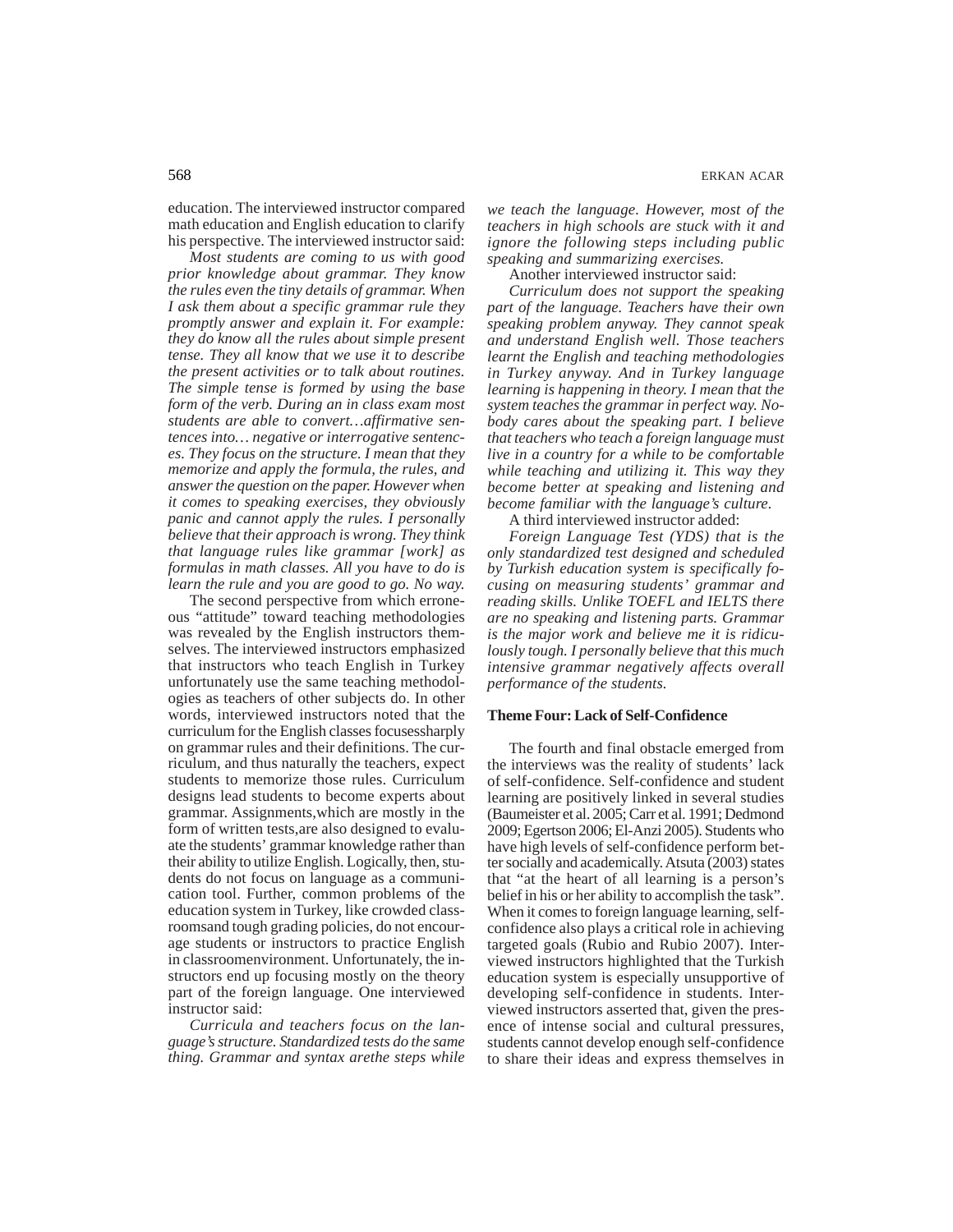and out of classes. Although several educational reforms have been enacted by governments, it is also traditional teaching habits themselves that discourage students from expressing themselves confidently (Selvi 2014). This lack of self-confidence unfortunately becomes more dramatic when the students try to speak English. Interviewed instructors pointed out that students are scared to make mistakes, and that most students think that if they make mistakes people will laugh at them.They hesitate while they are practicing and expressing their thoughts in English. This lowers their speed. One interviewed instructor said:

*Lack of self-esteem is one of the most powerful effects that lowers the real success. This is a reality for the overall education system of Turkey. System works and worked with monologs rather than dialogs. Teachers talk, students listen. Under this condition do not expect self-esteem from the students. We are teaching the language, however I leave time for motivation speeches during my class hours. If they believe that they can accomplish, they really can. Otherwise, it is impossible.*

Another interviewed instructor said:

*Students think that if they make mistakes they ruin everything. This is something related to their subconscious and their educational background created this perception. System does not encourage students to talk.*

Another interviewed instructor added:

*They know the theory part of the language. I mean that they know the grammar. They have good vocabulary. However, when it comes to the action they cannot move to the next stage. Reading and writing are also affected by selfconfidence however the impact is low.*

#### **DISCUSSION**

Foreign language preparatory schools at Turkish universities provide the most intensive and challenging foreign language education for their students. Most students encounter with such intensive and challenging experience for the first time. It is fundamentally important to study utilization failure of English among Turkish students from the language instructors' perspective at the foreign language preparatory schools in Turkey. Language instructors' opinions and experiences provide important data set for the obstacles of students. Accordingly, potential solutions regarding utilization failure of English can be proposed (Ozen et al. 2013).

This study shows that interviewed instructors wereclearly aware of the obstacles regarding utilizing English. Interviewed instructors clearly listed, with concrete examples, their perspectives regarding the obstacles of their students. Instructors used specific examples from their schools. However, they used specific examples to express general obstacles regarding English utilizations procedure in Turkey. The study also showed that instructors' thoughts and perspectives in most cases were identical. Structural obstacles emerged as the first theme in the study. The unique characteristics of each language impede the foreign language learning, since students unintentionally try to build up the new language's skills with their native language's references, including syntax and grammar rules. This fundamental problem was clearly emphasized by all interviewed instructors and with multiple examples. The common perspective for the examples was the reality of the different language families. Language families are given as examples to clarify and support the structural challenges for Turkish learners.

The second theme revealed was the lack of opportunity to use English in daily life. All interviewed instructorsemphasized the necessity of challengingforeign language experience in real life, rather than artificial scenarios in classrooms. Cetinkaya's study (2005) found that language learning can not be limited to theory learning. It must be practiced, and this activity must be available in real life. In this way, students can advance their speaking and listening skills in particular. Otherwise, they start losing even the theory part of the language skills. Speaking English with native speakers, or at least with advanced level speakers, improves learning and boosts courage. Cetinkaya (2005: 16) states that "they (students) were willing to engage in communication in English with close friends or in small groups, but generally felt that the idea of communication in a foreign language with their Turkish classmates or instructors was absurd".

Learning a foreign language is closely related to the erroneous attitudes towards the languages (Starks and Paltridge 1996). Several studies (Arani 2004; Hohental 1998; Karahan 2007; Mugaddam 2006; Ozmen 2012) link peoples' attitudes to English learning in different countries. Students' and instructors' widespread erroneous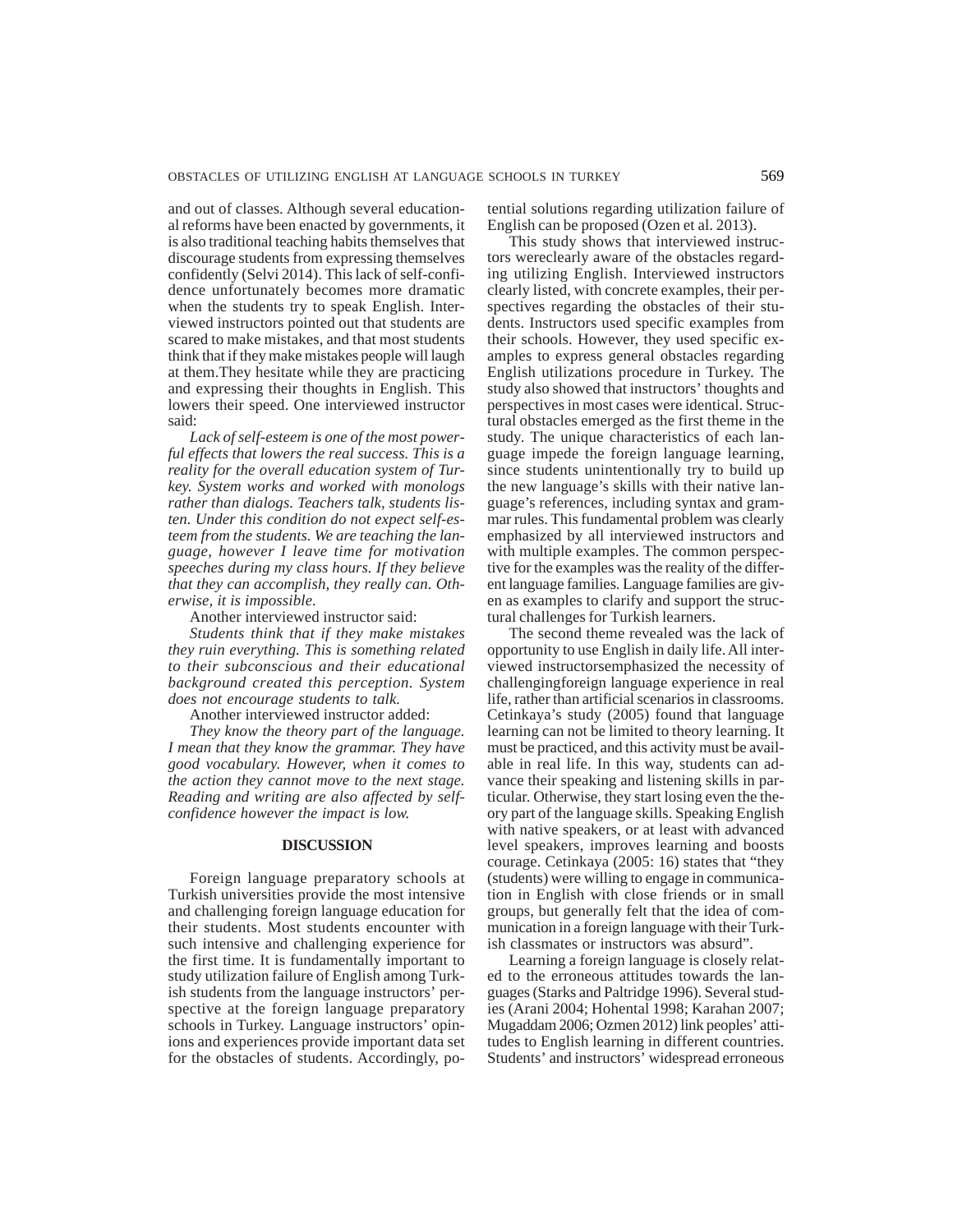"attitude" toward teaching and learning methodologies was the third theme revealed in the study. All interviewed instructors highlighted the uniqueness of teaching methodologies for foreign language education. They often compared foreign language teaching methodologies to the methodologies used for other subjects, including math and physics. Emphasis on grammar education in the curriculum and the lack of speaking and listening practices were listed as ineffective methodologies for teaching foreign languages. Evaluation and assessment criteria that are designed to measure students' grammar knowledge are also given as examples that inhibit effective foreign language teaching methodology alternatives in Turkish schools. On the other hand, the study also shows that students do not distinguish English courses from others they encounter inschool. Receiving passing grades is the primary goal for the students. The content and the experiences that are learnt in those courses will be forgotten, as is the case for all other courses.

Successful foreign language learners always have higher self-confidence than the ones whose self-confidence is deficient (Richard and Amato 2003). As a corresponding fact to this statement, students' lack of self-confidence was the last theme revealed after the interviews. Interviewed instructors were aware of the strong scientific literature regarding the positive relationship between self-confidence and foreign language learning. They stressed that in Turkey, various socio-cultural factors do not promote self-confident learners. As indicated by the interviewed instructors, educational practices in Turkey work mostly with monologs rather than dialogs. In other words, students listen to the teachers and take notes. Crowded classes and peer pressure also discourage students from participation and from expressing their thoughts. Although classroom approaches are changing with new educational reforms, old fashioned teaching habits are still applied (Ozen et al. 2013).

Future studies (that is, qualitative, quantitative, mixed method) may investigate specific foreign language learning obstacles. By narrowing down, researchers may investigate major language learning obstacles (that is, listening, speaking) that Turkish students encounter while learning and utilizing at language preparatory schools. Further, potential studies may include students' perspectives since they are the central figures regarding overall language learning failure in Turkey. Lastly, school administrators and policy makers' perception may be investigated regarding such failure.

# **CONCLUSION**

Turkey is a developing country and the past ten years of its history included success stories regarding its economic growth. Competing with China as one of the three fastest growing countries earned the Turkish economy a good reputation. Turkey has become the  $17<sup>th</sup>$  largest economy in the world, and politicians have started talking about the next potential milestone for the Turkish economy: a spot in the top ten by the year 2023, which is also the centennial year for the Republic of Turkey. This economic success, however, was not mirrored by healthy development in the field of education. Statistics show very clearly that, overall, the Turkish education system is not competing well with other countries. The Program for International Student Assessment (PISA) report (2012), which includes 68 countries from around the world, confirms that Turkish students do not excel in writing, reading or math. Further, each year only one or two Turkish universities are ranked in top five hundred universities by the independent international institutions. Moreover, with respect to foreign language education, there is no consistent and continuous countrywide education policy in Turkey. Obviously, the failure of foreign language education is always a hot topic among the educators in Turkey. Policy developments for the solutions, however, are limited and still in the early stages.

To create improvements on English language education in Turkey potential actions may include (1) comprehensive and sustainable system for teacher training for English teachers. In other words, new system should focus on English as a tool for communication not a system of strict grammar rules. Teachers' perception regarding the productivity of English, as communication tool should be changed. In current system the productivity is about memorizing the syntax and grammar rules of English. To do so, current system needs (2) revision of existing curriculum and teaching materials. In current English language teaching, students and teachers struggle to link themselves to the content and methodology. They cannot internalize the con-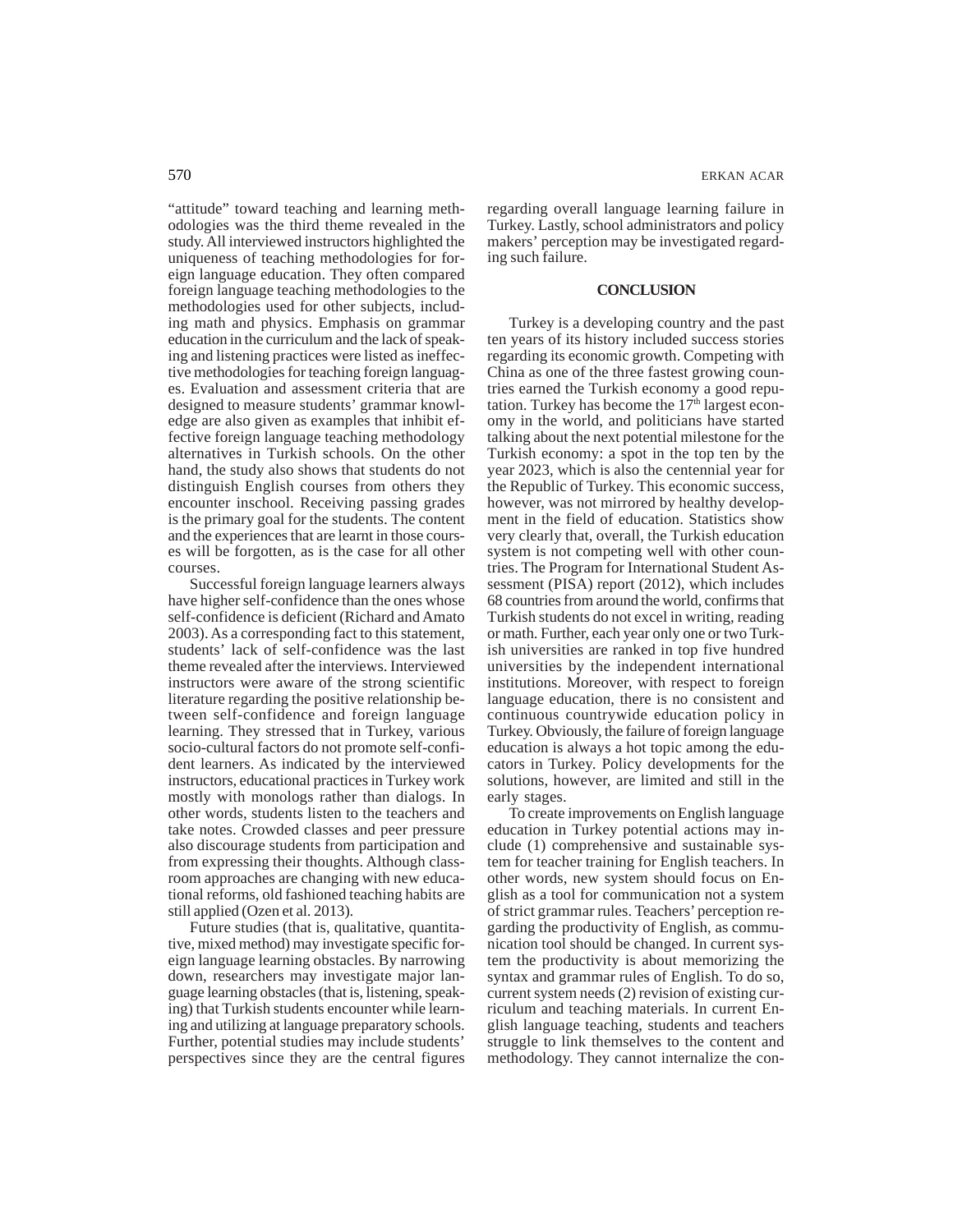tents in textbooks and in other learning materials. This problematic internalization and linkage matter cause lack of interest and motivationthat leads low achievement about learning and utilizing English language as a communication tool. Further (3) the new system should change the teacher-centered, monologue-style instruction to student-centered, dialogue-style practices. Last but not least action can be lunching a national campaign to form awareness about the importance of English as a second language for the future of the country in a globalized world.

# **LIMITATIONS**

First but not foremost limitation of this case study was the limited number of interviewees. It is the very nature of qualitative studies to employ small sample sizes during inquiry. The second limitation was the specific characteristics of the interviewed instructors, who all had similar educational backgrounds. Such similar educational backgrounds instinctivelyaffect the responses and perspectives of interviewed instructors. Accordingly, though instructors were working at different universities this study and its conclusion cannot be generalized.

### **REFERENCES**

- Arani J 2004. Issues of Learning EMP at University: An Analysis of Students' Perspectives. Karan's Linguistics Issues. From <http://www3.telus.net/linguisticsissues/emp> (Retrieved on 11 February 2014).
- Acar K 2004. Globalization and language: English in Turkey. *Celal Bayar Universitesi Sosyal Bilimler Dergisi,* 2(1): 1-10.
- Akalin S, Zengin B 2007. Turkiye'de halkin yabanci dilile ilgili algilari. *Journal of Language and Linguistic Studies*, 3(1): 181-201.
- Atsuta H 2003. *Improving the Motivation of Unsuccessful Learners in the Japanese High School EFL Context*. ERIC Document Reproduction Service No.ED 476 750.
- Baumeister RF, Campbell JD, Krueger JI, Vohs KD 2005. Exploding the self-esteem myth. *Scientific American Mind,* 16(4): 50-57.
- Carr M, Borkowski JG, Maxwell SE 1991. Motivational components of underachievement. *Developmental Psychology,* 27(1): 108-18.
- Cetinavci UR, Topkaya EZ 2012. A contrastive qualitative evaluation of two different sequential programs launched at the school of foreign languages of a Turkish University. *Turkish Online Journal of Qualitative Inquiry*, 3(3): 82-101.
- Cetinkaya YB 2005. *Turkish College Students' Willingness to Communicate in English as a Foreign Language*. Diss. Ohio State University.
- Coskun A 2013. An investigation of the effectiveness of the modular general English language teaching preparatory program at a Turkish university. *South African Journal of Education,* 33(3).
- Creswell JW 2003. *Research Design: Qualitative, Quantitative, and Mixed Methods Approaches.* Thousand Oaks, CA: Sage Publications.
- Dedmond L 2009. *Self-esteem: The Relationship between Urban and Suburban Fourth-grade Girls' Image of Themselves*. Diss: Capella University.
- Demirel O 1991. Turkiye'de yabanci dil yetistirmede karsilasilan guclukler. *Hacettepe Universitesi Egitim Fakultesi Dergisi,* 6: 25-29.
- Dogancay-Aktuna S, Kiziltepe Z 2005. English in Turkey. *World Englishes,* 24(2): 253-265.
- EF English Proficiency Index 2014. EF English Proficiency Index. 3rd Edition. From <http://www.ef. com.tr/epi/>
- Egertson HA 2006. In praise of butterflies: Linking self-esteem and learning. *Young Children,* 61(6): 58-60.
- El-Anzi FO 2005. Academic achievement and it's relationship with anxiety, self-esteem, optimism, and pessimism in Kuwaiti students. *Social Behavior Personality,* 33(1): 95-104.
- Gell-Mann M, Ruhlen M 2011. The origin and evolution of word order. *Proceedings of the National Academy of Sciences,* 108(42): 17290–17295.
- Hohental A 1998. *English in India: A Study of Language Attitudes.* Thesis, Unpublished. Turkey: University of Turku.
- Karahan F 2007. Language attitudes of Turkish students toward the English Language and its use in Turkish context. *Journal of Arts and Sciences,* 7: 73-87.
- Kilickaya F 2010. The pragmatic knowledge of Turkish EFL students in using certain request strategies. *University of Gaziantep Journal of Social Sciences,* 9(1): 185-201.
- Kirkgöz Y 2007. English language teaching in Turkey: Policy changes and their implementations. *Regional Language Center Journal,* 38(2): 216-228.
- Kizildag A 2009. Teaching English in Turkey: Dialogues with teachers about the challenges in public primary schools. *International Electronic Journal of Elementary Education,* 1(3): 188-201.
- Mason J 1996. *Qualitative Researching.* London: Sage. Mugaddam ARH 2006. Language attitudes and language
- shift among ethnic migrants in Khartoum. *Journal of Multilingual and Multicultural Development*, 27: 290-304.
- Neuendorf KA 2002. *The Content Analysis Guidebook*. Thousand Oaks, CA: Sage.
- OSYM 2014. Merkezi Yerlestirmeile Ogrencialan Yuksek Ogretim Lisans Programlari. From <http:// dokuman.osym.gov.tr/pdfdokuman/2014/OSYS/ Tablo4.pdf>
- Ozen EN, Alpaslan IB, Cagli A, Ozdogan I, Sancak M, Dizman AO, Sokmen A 2013. *Turkey National Needs Assessment of State School English Language Teaching.* Tepav: British Council.
- Ozmen KS 2012. Exploring Student Teachers' Beliefs about Language Learning and Teaching: A Longitudinal Study. Current Issues in Education, 15(1): 1– 16. From <http://cie.asu.edu/ ojs/index.php/cieata-